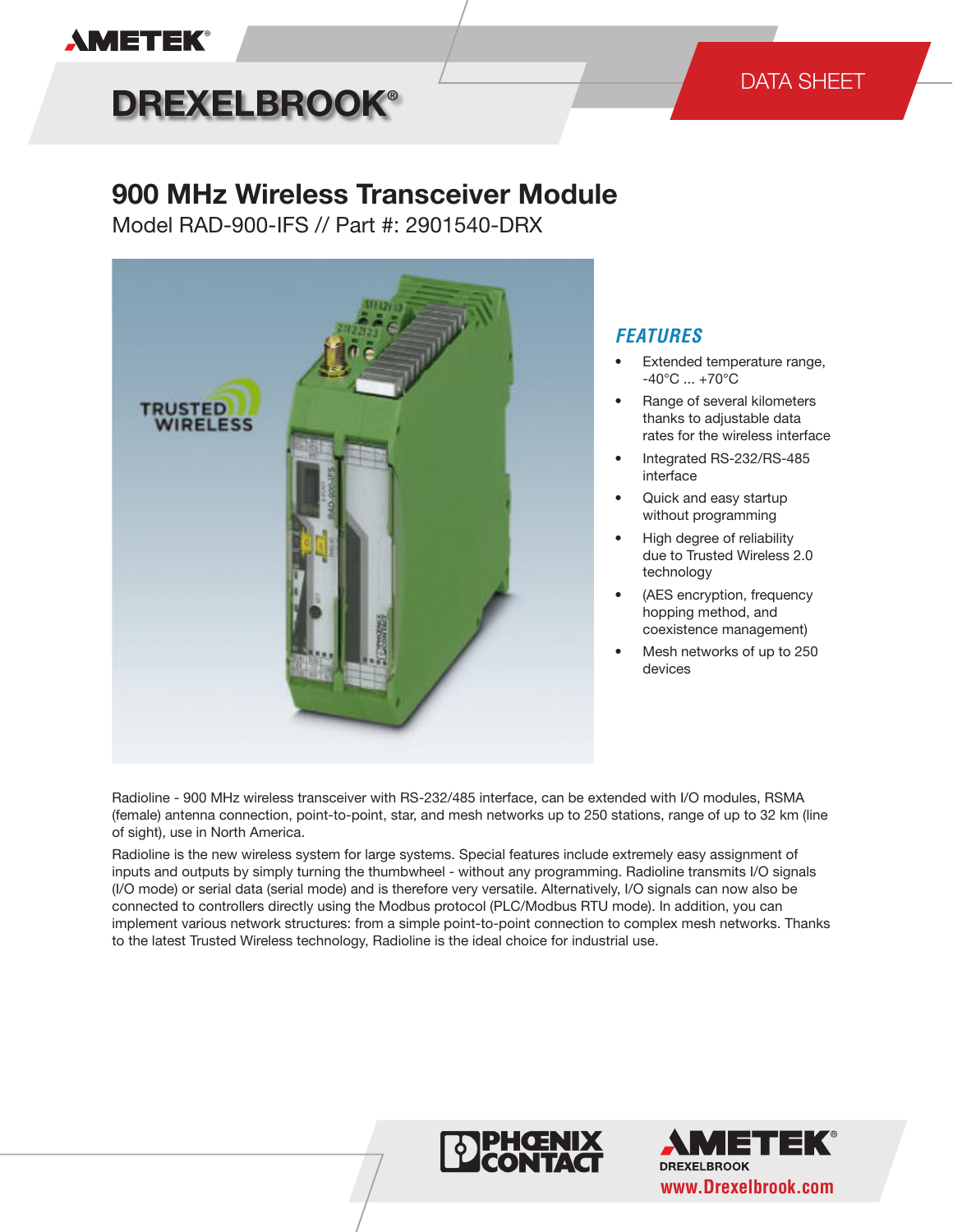#### *STRUCTURE*



#### **Operating elements**

|                | RSMA antenna connection (socket)                                            | 10 | Connection terminal block RS-485<br>interface                |
|----------------|-----------------------------------------------------------------------------|----|--------------------------------------------------------------|
| $\mathcal{P}$  | Test output RSSI (03V DC for<br>evaluation of the wireless signal strength) | 11 | Connection terminal block RS-232<br>interface                |
| 3              | Device supply $(+24 \text{ V DC}, 0 \text{ V})$                             | 12 | Relay output with PDT contact (floating)                     |
| 4              | 12-pos. programming interface<br>(S-PORT)                                   | 13 | D-SUB 9 Connector (RS0232 interface)                         |
| 5              | RAD ID address setting via thumbwheel                                       | 14 | RS-232/485 serial interface status LED<br>(RX/TX)            |
| 6              | <b>SET button</b>                                                           | 15 | LED bar graph for displaying the<br>wireless signal strength |
| $\overline{7}$ | Connection option for TBUS DIN rail<br>connector                            | 16 | ERR status LED, red (communication<br>error)                 |
| 8              | DIN rail                                                                    | 17 | DAT status LED, green (BUS<br>communication)                 |
| 9              | DIN rail release latch                                                      | 18 | PWR status LED, green (supply voltage)                       |



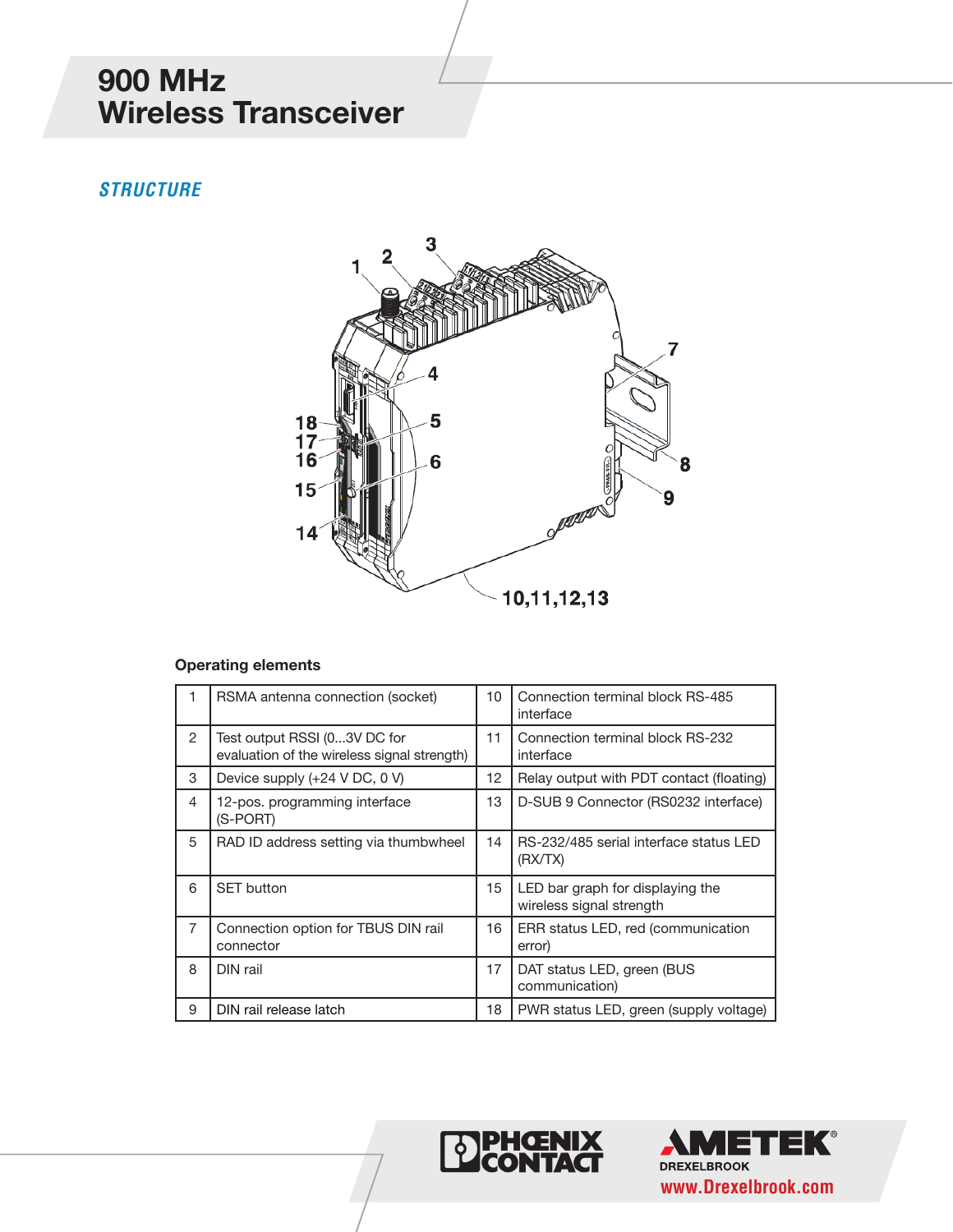### *DIMENSIONS*





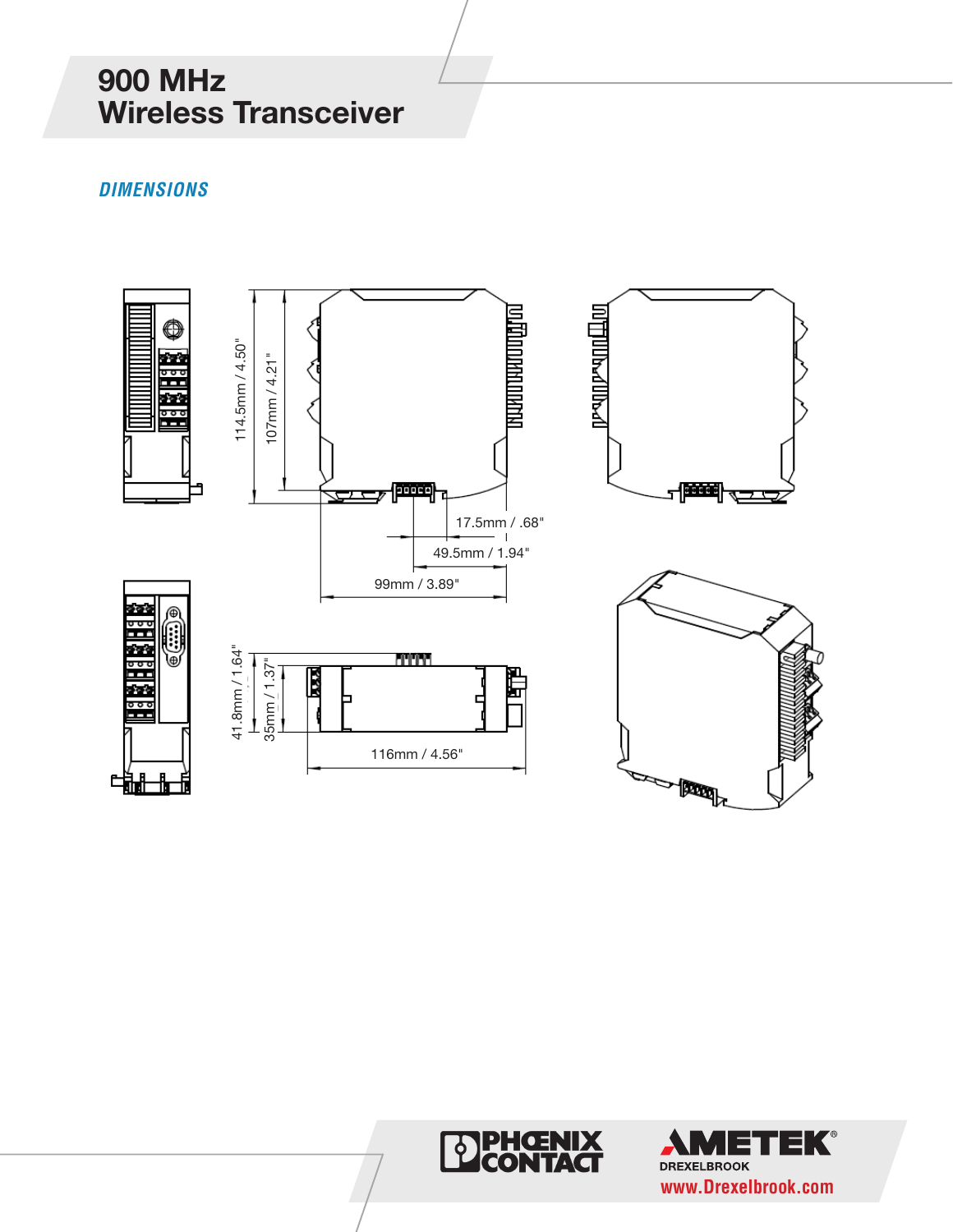#### *TYPICAL INSTALLATIONS*



Point to Point Wireless I/O (Outdoor/Indoor)



RAD-900-IFS Transceiver (2901540-DRX) & RAD-DAIO6-IFS (2901533-DRX)



RAD-900-DAIO6 Transceiver (2702877-DRX)

#### Point to Multipoint Wireless I/O



**DREXELBROOK www.Drexelbrook.com**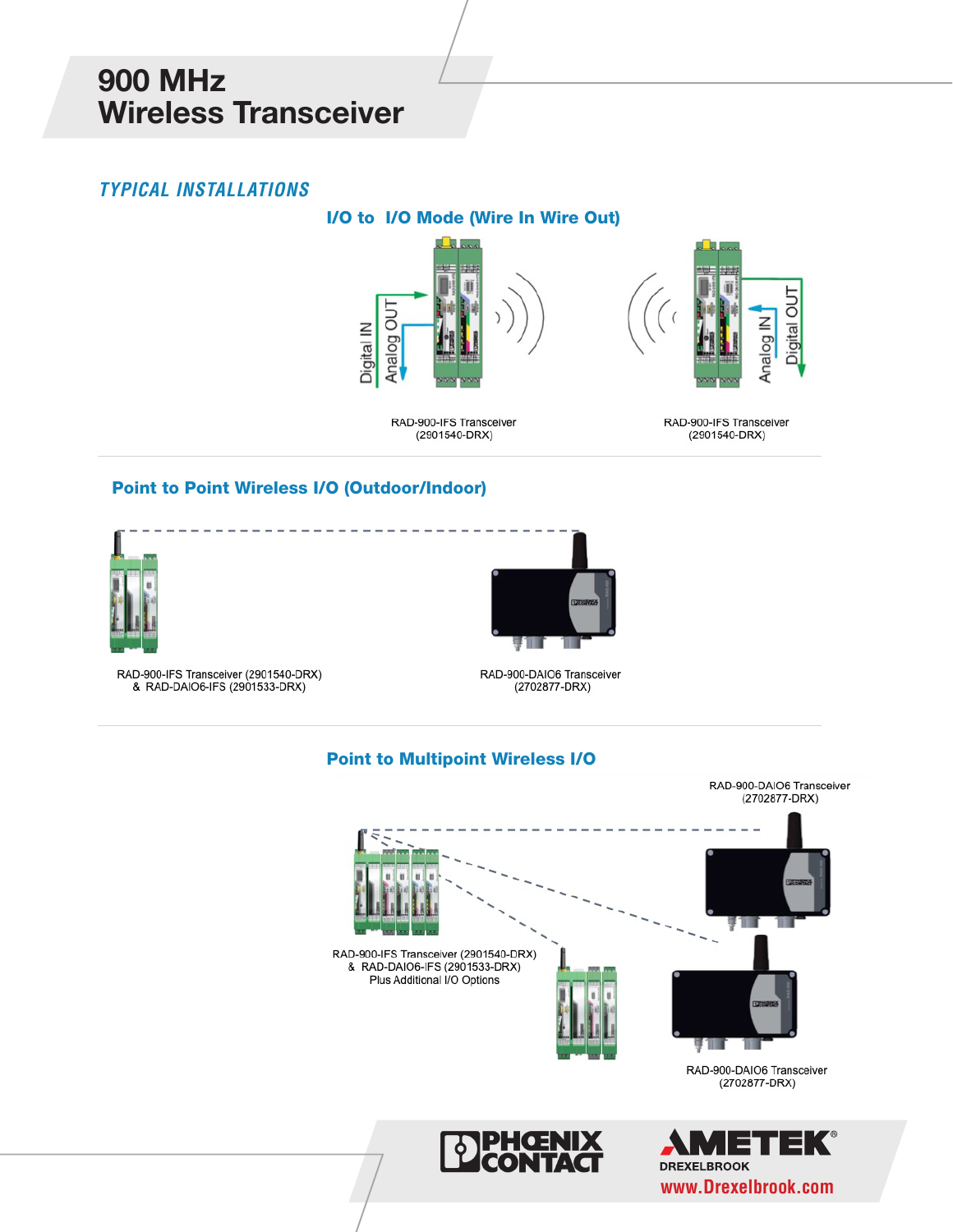### *TECHNICAL DATA*

| <b>NOTE</b>                                 |                                                                                                   |  |  |  |  |
|---------------------------------------------|---------------------------------------------------------------------------------------------------|--|--|--|--|
| Trade restriction                           | The products are offered exclusively for export outside<br>the EU and the European Economic Area. |  |  |  |  |
| <b>DIMENSIONS</b>                           |                                                                                                   |  |  |  |  |
| Width                                       | 35 mm                                                                                             |  |  |  |  |
| Height                                      | 116 mm                                                                                            |  |  |  |  |
| Depth                                       | 114.5 mm                                                                                          |  |  |  |  |
| <b>AMBIENT CONDITIONS</b>                   |                                                                                                   |  |  |  |  |
| Degree of protection                        | <b>IP20</b>                                                                                       |  |  |  |  |
| Ambient temperature                         | -40 °C  70 °C                                                                                     |  |  |  |  |
| (operation)                                 | -40 °F  158 °F                                                                                    |  |  |  |  |
| Ambient temperature                         | -40 °C  85 °C                                                                                     |  |  |  |  |
| (storage/transport)                         | -40 °F  185 °F                                                                                    |  |  |  |  |
| Permissible humidity<br>(operation)         | 20 %  85 %                                                                                        |  |  |  |  |
| Permissible humidity<br>(storage/transport) | 20 %  85 %                                                                                        |  |  |  |  |
| Altitude                                    | 2000 m                                                                                            |  |  |  |  |
| Vibration (operation)                       | in accordance with IEC 60068-2-6: 5g, 10 Hz  150 Hz                                               |  |  |  |  |
| Shock                                       | 16g, 11 ms                                                                                        |  |  |  |  |
| <b>GENERAL</b>                              |                                                                                                   |  |  |  |  |
| Operating mode                              | PLC / Modbus RTU dual mode (Activation and configura-<br>tion via PSI-CONF software)              |  |  |  |  |
| Overvoltage category                        | Ш                                                                                                 |  |  |  |  |
| Assembly instructions                       | on standard DIN rail NS 35 in accordance with EN 60715                                            |  |  |  |  |
| Degree of pollution                         | $\overline{2}$                                                                                    |  |  |  |  |
| Housing material                            | PA 6.6-FR                                                                                         |  |  |  |  |
| Flammability rating<br>according to UL 94   | V <sub>0</sub>                                                                                    |  |  |  |  |
| Wireless licences                           | USA (FCC, Part 15.247, ID: SGV-SHR-900)                                                           |  |  |  |  |
|                                             | Canada (IC, RSS210, ID: 4720C-SHR900)                                                             |  |  |  |  |
|                                             | Mexico (IFT, ID: RCPPHRA17-1113)                                                                  |  |  |  |  |
|                                             | Chile                                                                                             |  |  |  |  |
|                                             | Argentina                                                                                         |  |  |  |  |
| Export note                                 | The products are offered exclusively for export outside<br>the European Economic Area (EEA).      |  |  |  |  |
| <b>SUPPLY</b>                               |                                                                                                   |  |  |  |  |
| Supply voltage range                        | 10.8 V DC  30.5 V DC                                                                              |  |  |  |  |
| Max. current<br>consumption                 | 328 mA (@24 V DC)                                                                                 |  |  |  |  |
| Nominal power<br>consumption                | 1.7 W (30 dBm)                                                                                    |  |  |  |  |
| Power consumption                           | 8.4 W (peak; 30 dBm)                                                                              |  |  |  |  |
| <b>Transient surge</b><br>protection        | Yes                                                                                               |  |  |  |  |
| <b>WIRELESS INTERFACE</b>                   |                                                                                                   |  |  |  |  |
| Antenna connection                          | RSMA (female)                                                                                     |  |  |  |  |

| <b>Direction</b>             | Bi-directional                                                                                                                                     |
|------------------------------|----------------------------------------------------------------------------------------------------------------------------------------------------|
| Frequency                    | 900 MHz                                                                                                                                            |
| Frequency range              | 902 MHz  928 MHz                                                                                                                                   |
| Data rate                    | 16 kbps (adjustable)                                                                                                                               |
|                              | 125 kbps (adjustable)                                                                                                                              |
|                              | 250 kbps (adjustable)                                                                                                                              |
|                              | 500 kbps (adjustable)                                                                                                                              |
| Receiver sensitivity         | -112 dBm (16 kbps)                                                                                                                                 |
|                              | -105 dBm (125 kbps)                                                                                                                                |
|                              | -102 dBm (250 kbps)                                                                                                                                |
|                              | -95 dBm (500 kbps)                                                                                                                                 |
| Transmission power           | max. 1 W (adjustable)                                                                                                                              |
| Range                        | ± 32 km (The range may be considerably above or below<br>that stated, and depends on the environment, antenna<br>technology, and the product used) |
| Security                     | 128-bit data encryption                                                                                                                            |
| <b>SERIAL INTERFACE</b>      |                                                                                                                                                    |
| Interface 1                  | <b>RS-232</b>                                                                                                                                      |
| Connection method            | COMBICON plug-in screw terminal block                                                                                                              |
|                              | D-SUB-9 female connector                                                                                                                           |
| Connection technology        | 3-wire                                                                                                                                             |
| Data rate                    | 300 bps / 600 bps / 1.2 kbps / 2.4 kbps / 4.8 kbps / 9.6<br>kbps / 19.2 kbps / 38.4 kbps / 57.6 kbps / 93.75 kbps /<br>115.2 kbps                  |
| Interface 2                  | <b>RS-485</b>                                                                                                                                      |
| Connection method            | COMBICON plug-in screw terminal block                                                                                                              |
| Connection technology        | 2-wire                                                                                                                                             |
| <b>Termination resistor</b>  | 390 $\Omega$ (switchable via DIP switches)                                                                                                         |
|                              | 150 $\Omega$ (switchable via DIP switches)                                                                                                         |
|                              | 390 $\Omega$ (switchable via DIP switches)                                                                                                         |
| Data rate                    | 300 bps / 600 bps / 1.2 kbps / 2.4 kbps / 4.8 kbps / 9.6<br>kbps / 19.2 kbps / 38.4 kbps / 57.6 kbps / 93.75 kbps /<br>115.2 kbps / 187.5 kbps     |
| Interface 3                  | Configuration interface                                                                                                                            |
| Connection method            | S-PORT (socket)                                                                                                                                    |
| <b>RSSI OUTPUT</b>           |                                                                                                                                                    |
| Number of outputs            | 1                                                                                                                                                  |
| Voltage output signal        | 0 V  3 V                                                                                                                                           |
| <b>RF LINK RELAY OUTPUT</b>  |                                                                                                                                                    |
| Number of outputs            | 1                                                                                                                                                  |
| Contact type                 | PDT                                                                                                                                                |
| Contact material             | PdRu, gold-plated                                                                                                                                  |
| Maximum switching<br>voltage | 30 V AC/DC                                                                                                                                         |
| Max. switching current       | 500 mA                                                                                                                                             |
| Electrical service life      | 5x 105 switching cycles with 0.5 A at 30 V DC                                                                                                      |